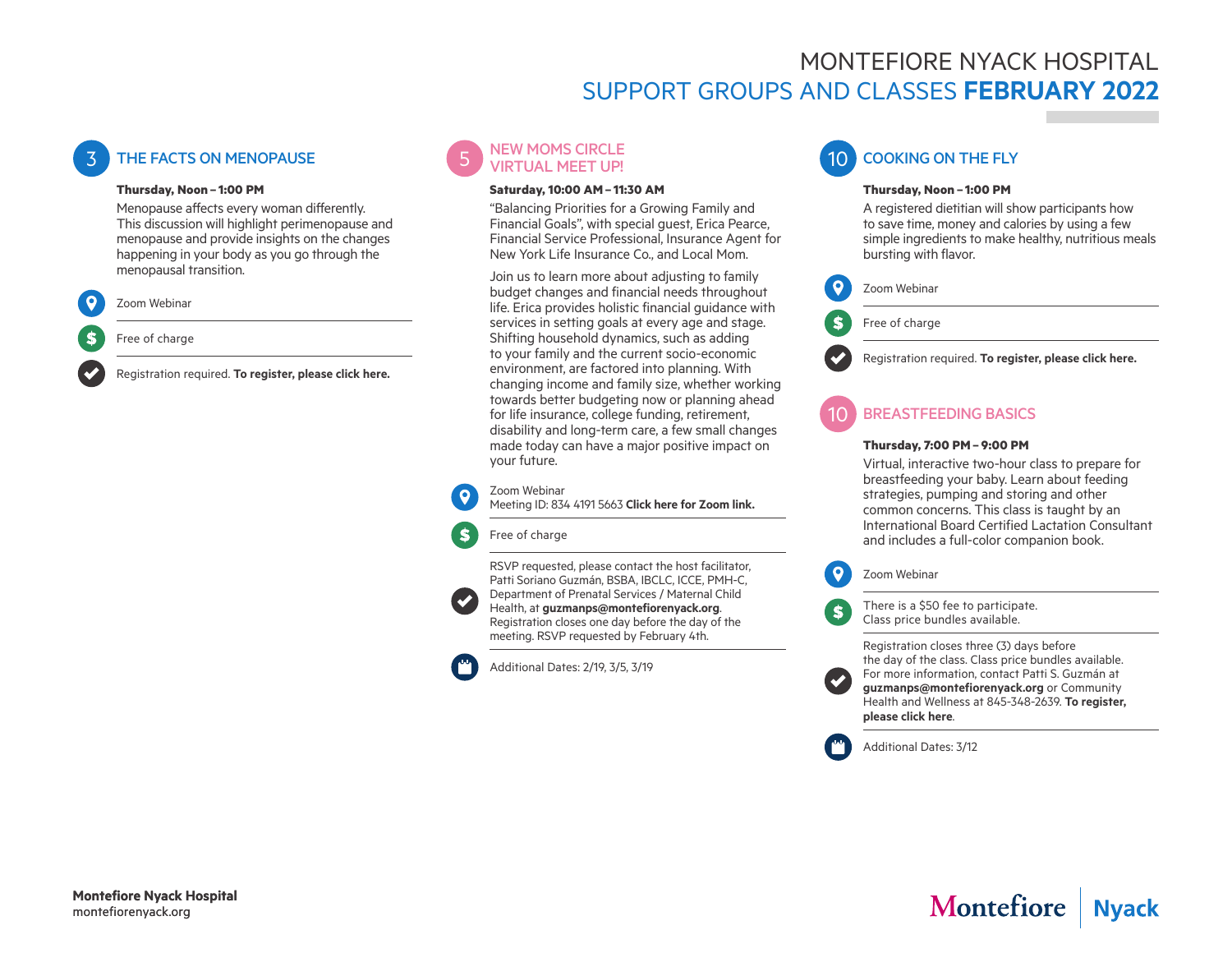## MONTEFIORE NYACK HOSPITAL SUPPORT GROUPS AND CLASSES **FEBRUARY 2022**

### **INFANT CPR**

#### **Tuesday, 1:00 PM– 3:00 PM**

Virtual, interactive two-hour class teaches how to perform CPR on babies up to 12 months old. This class is taught by a Certified American Heart Association Instructor.



S.

There is a \$50 fee to participate. Class price bundles available.

Registration deadline is 3 business days prior to the event. **Register/ [enroll online here](https://us06web.zoom.us/webinar/register/WN_Pg491ClRR6O-Qs1XvxjpiQ)**.

For more information, contact Patti S. Guzmán at **[guzmanps@montefiorenyack.org](mailto:guzmanps%40montefiorenyack.org?subject=Infant%20CPR)** or Community Health and Wellness at 845-348-2639.

Additional Dates: 3/22

### 17 TALKING HEART-TO-HEART

#### **Thursday, Noon – 1:00 PM**

According to the CDC, someone has a heart attack every 40 seconds. Lifestyle, age and family history can increase your risk for heart disease and heart attack. Some risk factors cannot be controlled, such as your age or family history, but you can take steps to lower your risk by changing the factors you can control. In this chat, learn ways to control your risk factors and prevent heart disease.



Chat via Zoom

Free of charge

Registration required. **[To register, please click here.](https://us06web.zoom.us/webinar/register/WN_QchtaQaVT-CL8nz7zgxI2w)**

# 17 TYPE 2 DIABETES SUPPORT GROUP

#### **Thursday, Noon – 1:00 PM**

This monthly support group provides a safe space for people with diabetes to come together to share coping strategies, learn from one condition and gain a sense of community. Join on the phone or via Zoom for video.



#### Free of charge



\$

Attendee Access Code: 751953# For more information, email

Registration is NOT required. To join, dial: 845-348-8200 Meeting number: 87690#

**[romad@montefiorenyack.org.](mailto:romad%40montefiorenyack.org?subject=Type%202%20Diabetes%20Support%20Group)**

Additional Dates: 2/17

#### **NEW MOMS CIRCLE** VIRTUAL MEET UP!

#### **Saturday, 10:00 AM– 11:30 AM**

"Becoming a New Family"

Join Patricia Soriano Guzmán, BSBA, IBCLC, ICCE, PMH-C for an open circle discussion on the realities and challenges of a growing family. Learn practical ways to make transitioning into parenthood smoother and more enjoyable during any perinatal stage (throughout pregnancy, birth, postpartum years and the early years).

Patti is a certified Allied Healthcare Professional with advanced training in perinatal preparation, education, and mood/anxiety concerns. She oversees outpatient clinical lactation, childbirth education programming, social support groups and other perinatal-related events on behalf of Montefiore Nyack Hospital. Patti is committed to providing family-centered maternal care, empowering parents through education, and guiding families further as they grow.

Zoom Webinar Meeting ID: 834 4191 5663 **[Click here for Zoom link](https://us06web.zoom.us/j/83441915663).**

Free of charge

RSVP requested, please contact the host facilitator, Patti Soriano Guzmán, BSBA, IBCLC, ICCE, PMH-C,

Department of Prenatal Services / Maternal Child Health, at **[guzmanps@montefiorenyack.org](http://guzmanps@montefiorenyack.org)**. Registration closes one day before the day of the meeting. RSVP requested by February 18th.

Additional Dates: 3/5, 3/19



# Montefiore | Nyack